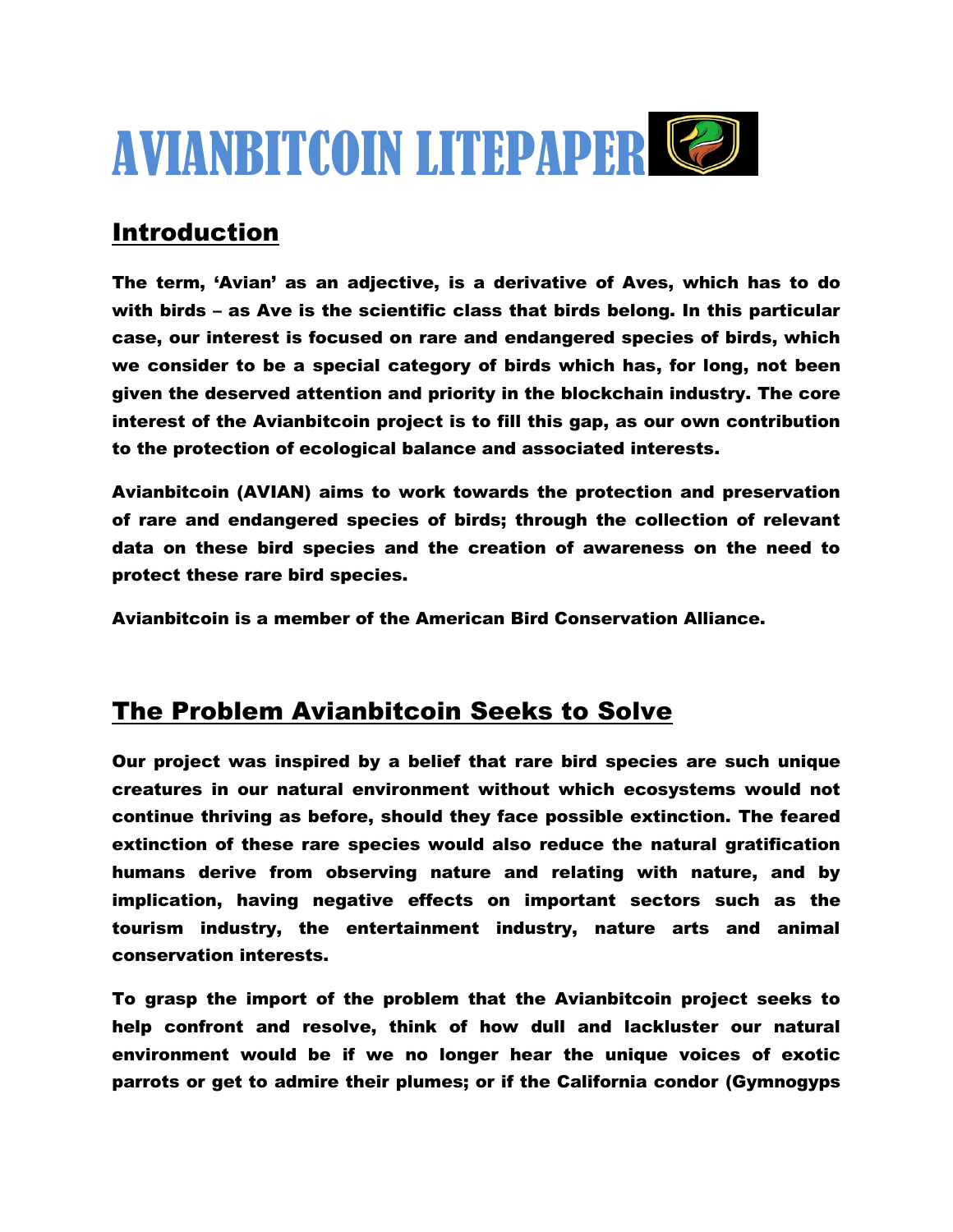californianus) becomes a bird that our grandchildren would only know about through words of mouth or pictures in books or on screens; or if the Giant Ibis(Thaumatibis gigantean) becomes relegated to the history books.



**The Stresemann's Bristlefront, found only in Bahia State, Brazil, is categorized as being 'critically endangered'. Only one is known to remain in the wild.**



**The Antioquia Brushfinch, once described in 2007 as a new species, is found only in Antioquia Department, Colombia. Last known population is fewer than 20.**



**The Bahama Nuthatch is native to The Bahamas where its population, once estimated to be 1,800 in 2004, reduced drastically to 23 within 3 years. When Hurricane Mathew struck the island of Grand Bahama in 2016, the Bahama Nuthatch disappeared and is now feared extinct.**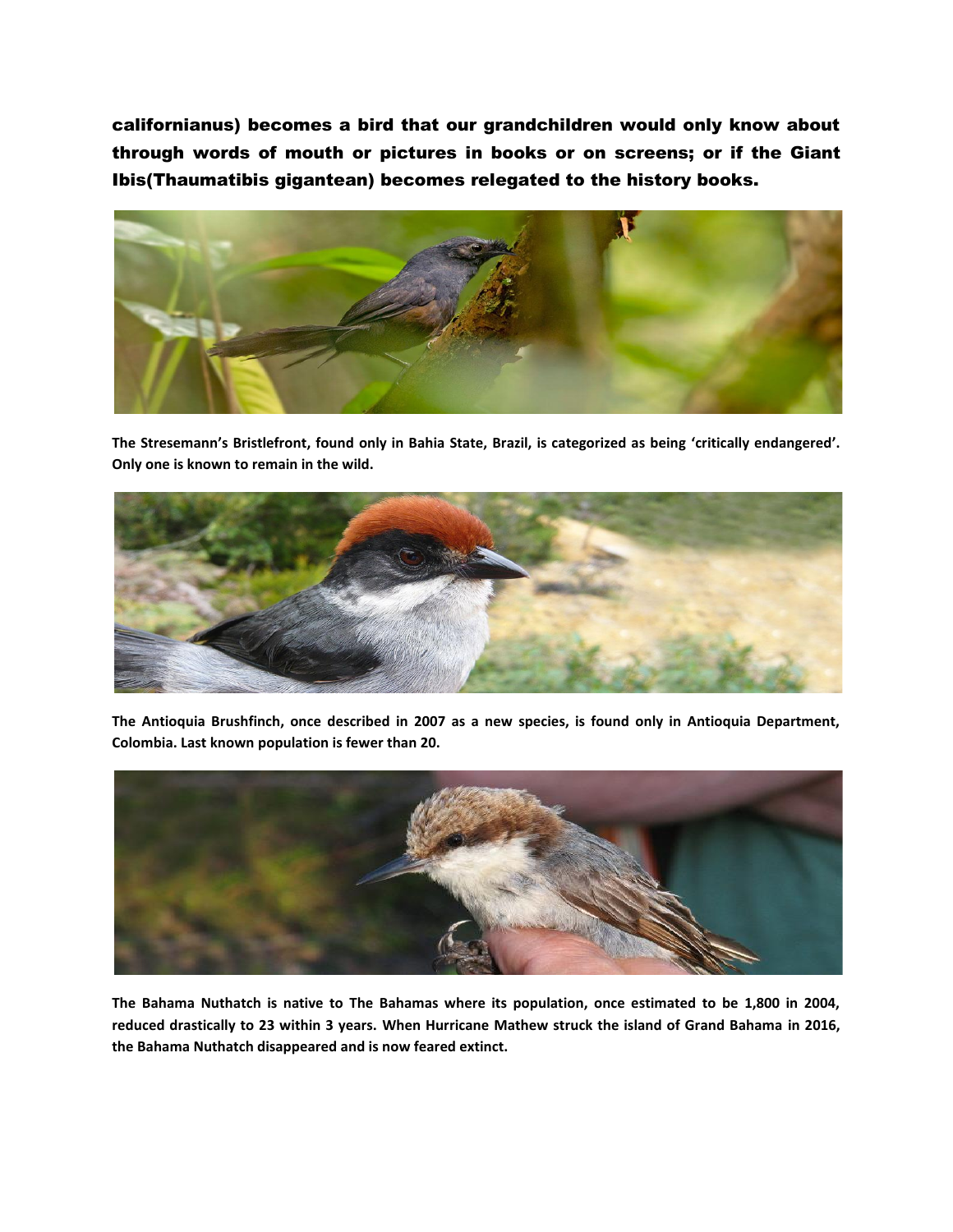There are several other species of wonderful birds whose numbers are observed to be gradually decreasing, while some are getting to the terrifying stage of outright disappearance. Some of the identified threats to the survival of these rare and endangered bird species include but not limited to:

- (1) Agricultural activities as increasing demands for farmlands often leads to the destruction of the habitats of these birds
- (2) Expanding human settlements, causing both encroachment on, and the destruction of, natural bird habitats
- (3) Hunting and poaching
- (4) Predators
- (5) Wild fires
- (6) Extreme weather conditions
- (7) Exhaustion during migrations
- (8) Disease infections along migration routes and after change of environment



**Birds migrations often cover several thousands of kilometers. Sometimes significant numbers die during migrations, either through exhaustion or collision with objects or other birds.**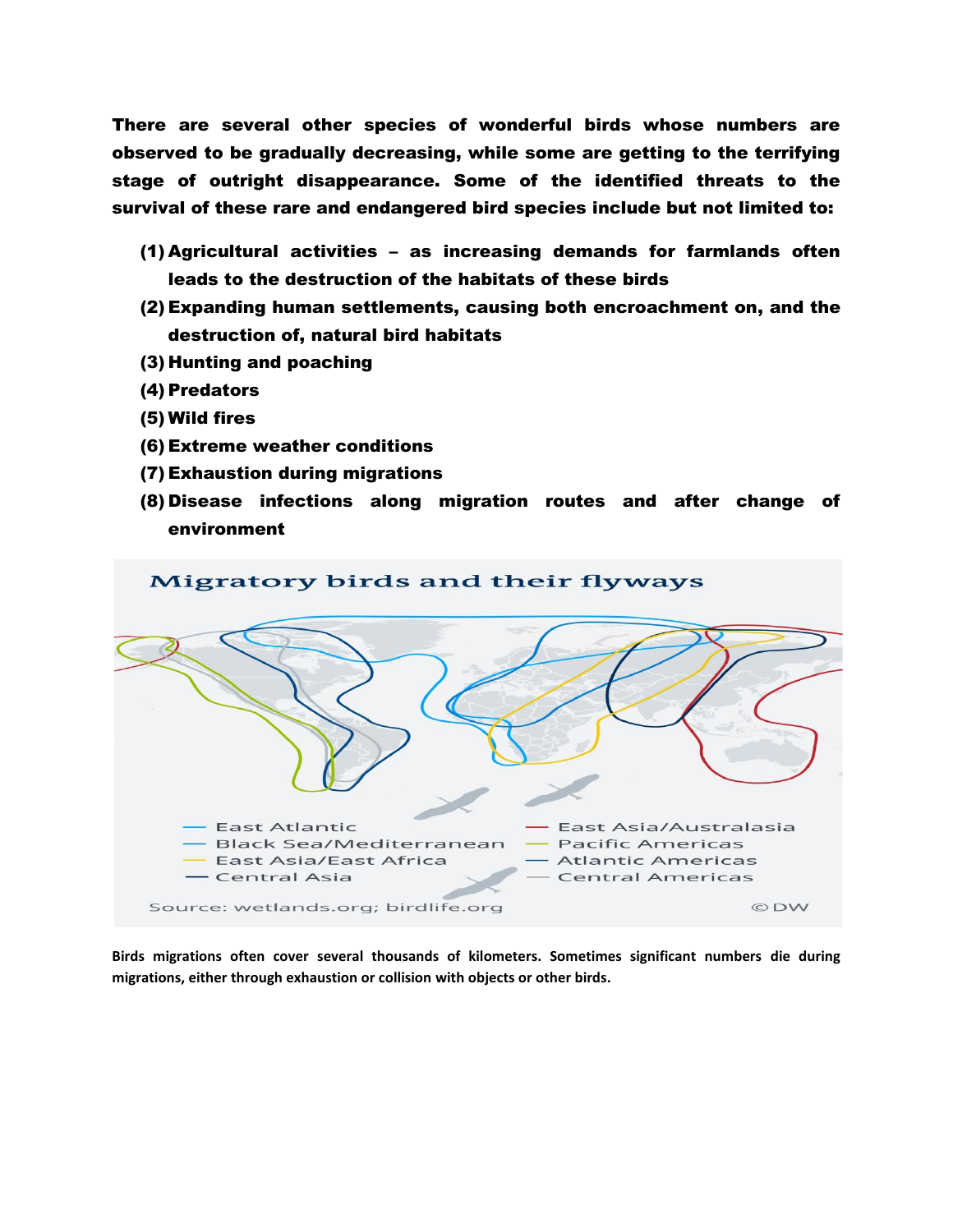| Location  | Site                  | Latitude (N) | Longitude (W) | Alt | N Resident | N <sub>Migratory</sub> HY | N Migratory AHY |
|-----------|-----------------------|--------------|---------------|-----|------------|---------------------------|-----------------|
| Anchorage | Potter Marsh          | 61°04'17.62" | 149°48'26.20" | 55  | 1/2        | 0/0                       | 0/3             |
|           | South Bivouac         | 61°09'19.25" | 149°44'45.88" | 150 | 0/10       | 0/0                       | 3/44            |
|           | Campbell Creek        | 61°09'50.00" | 149°46'11.85" | 104 | 2/35       | 2/113                     | 9/65            |
| Fairbanks | <b>Creamers Field</b> | 64°52'03.20" | 147°44'52.16" | 134 | 4/76       | 1/68                      | 11/103          |
| Coldfoot  | Rosie Creek S         | 67°10'52.06" | 150°18'19.06" | 427 | 0/16       | 0/7                       | 1/25            |
|           | Rosie Creek N         | 67°11'44.66" | 150°16'45.96" | 384 | 0/4        | 0/4                       | 0/22            |
|           | <b>Slate Creek</b>    | 67°14'06.23" | 150°07'52.90" | 345 | 0/11       | 0/0                       | 7/41            |
|           | <b>Marion Creek</b>   | 67°19'07.35" | 150°09'23.64" | 330 | 0/6        | 0/0                       | 8/22            |
| Total     |                       |              |               |     | 7/160      | 3/192                     | 39/325          |

Residents and hatch year migratory birds were infected by one lineage Plasmodium P43 whereas after hatch year migratory birds were infected by six lineages of Plasmodium spp (see Supporting Information).

doi:10.1371/journal.pone.0044729.t001

**Diseases and other infections also take tolls on bird populations generally. It takes even more tolls on endangered species and other species with dwindling populations. Above are some GPS coordinates and other relevant data of migratory hatch year (HY) and after hatch year (AHY) individuals infected with Plasmodium spp. given by location.**

Already, the International Union for Conservation of Nature (IUCN) has listed the Spix's macaw (Cyanosittaspixii), a specie of parrot, as already extinct in the wild. There are other rare species which have not been officially declared as extinct but glaringly on the brink of extinction, such as the orange-bellied parrot (Neophemachrysogaster), which is native to Australia and with last known population of fewer than 30 in the wild; the New Caledonia lorikeet (Charmosynadiadema), sighted last in 1987 and with last known population of fewer than 50; the Sinu parakeet (Pyrrhurasubandina), sighted last in Colombia in 1949 and with estimated population of fewer than 50. These are worrisome statistics. The trend needs to be confronted. Avianbitcoin has chosen to do so with its own brand of Blockchain technology.

## Value Proposition

From the tourism industry to animal conservation interests; to the entertainment industry, the nature arts, NGOs, governments as well as private individuals, there is increasing concern that we are gradually losing our very valuable birds, especially the exotic and aesthetic ones. Avianbitcoin project boldly steps in to help solve this problem with the use of our brand of blockchain technology combined with people participation.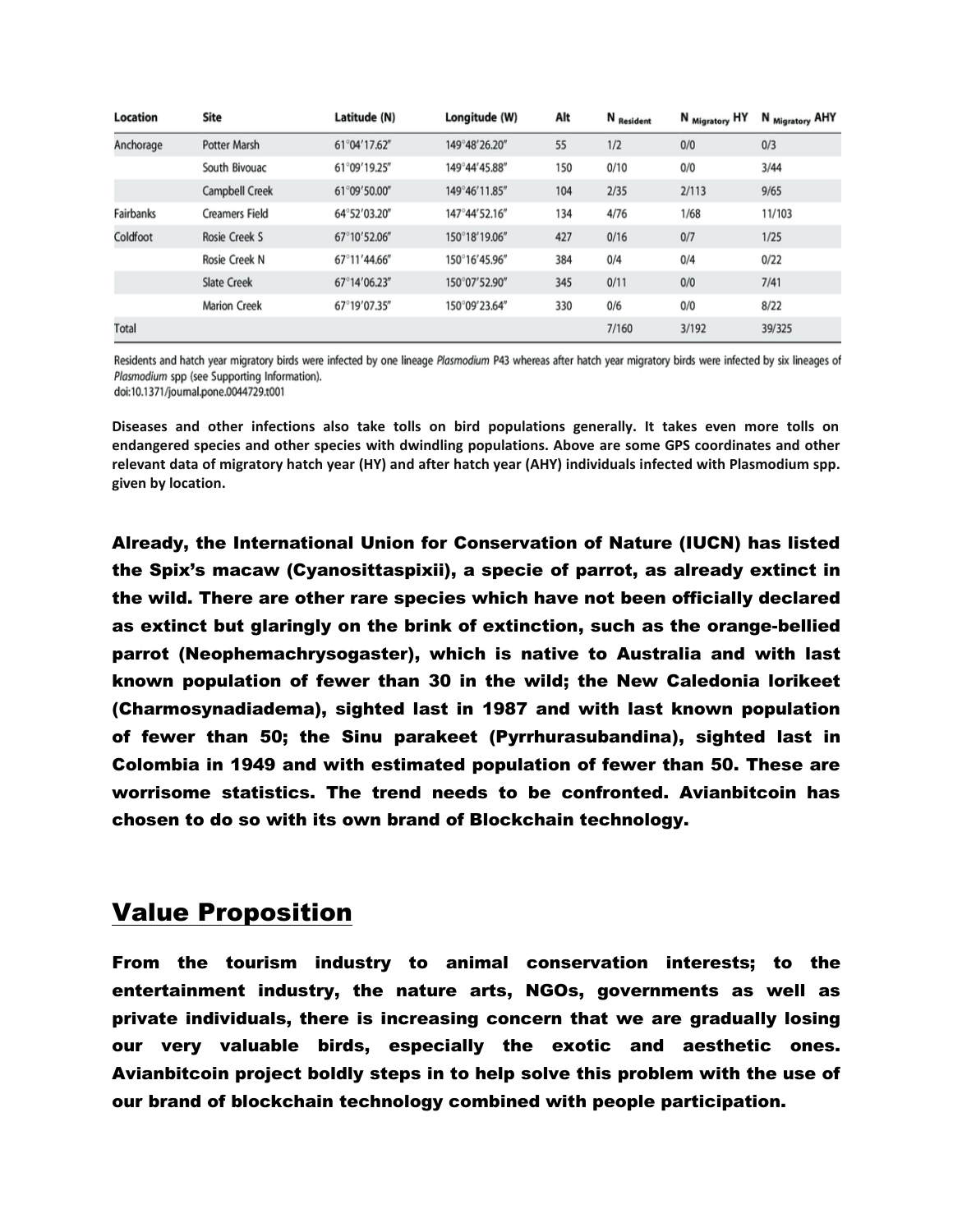The Avianbitcoin project is designed to thrive and sustain its drive towards its nature-friendly goals by actively engaging the participation of members of the Avianbitcoin blockchain community in confronting and hopefully resolving the challenges to the existence of these rare and endangered species of birds, including reversing rare and endangered bird species' extinction patterns that are already evident. This would be done in such a way that active participants in this noble endeavor would be rewarded for their participation. These rewards would act as an incentive system to boost the morale of those who are advancing our project's noble objective. Hence, for every community member who successfully meets the requirements of participation, instant payments shall be effected, in proportion to the degree of the member's contribution. Ultimately, the Avianbitcoin project would be sustained on the basis of win-win for all parties involved.

#### Our Blockchain Approach

Since we understand that gathering information on the focus of our interests is crucial to the success of the Avianbitcoin project's core objective of the protection and preservation of rare and endangered species of birds, the Avianbitcoin platform shall be designed to act as both a collation portal and a repository of vital information about these rare and endangered bird species. Anyone with information and details of rare and endangered species can easily put the details on the Avianbitcoin network for easy tracking and preservation. The details will be verified and validated. Once confirmed, it is then cryptographically uploaded into the blockchain and the wallet of the originator would be credited with zAviantokens exchangeable to Avianbitcoin (AVIAN).

#### The Process of Participation

Stakers will form the nucleus of the conservation efforts of the Avianbitcoin project, as they will be eligible to submit information into the system. Stakers will have the opportunity of submitting information about new bird discoveries, rare species of birds as well as endangered species. The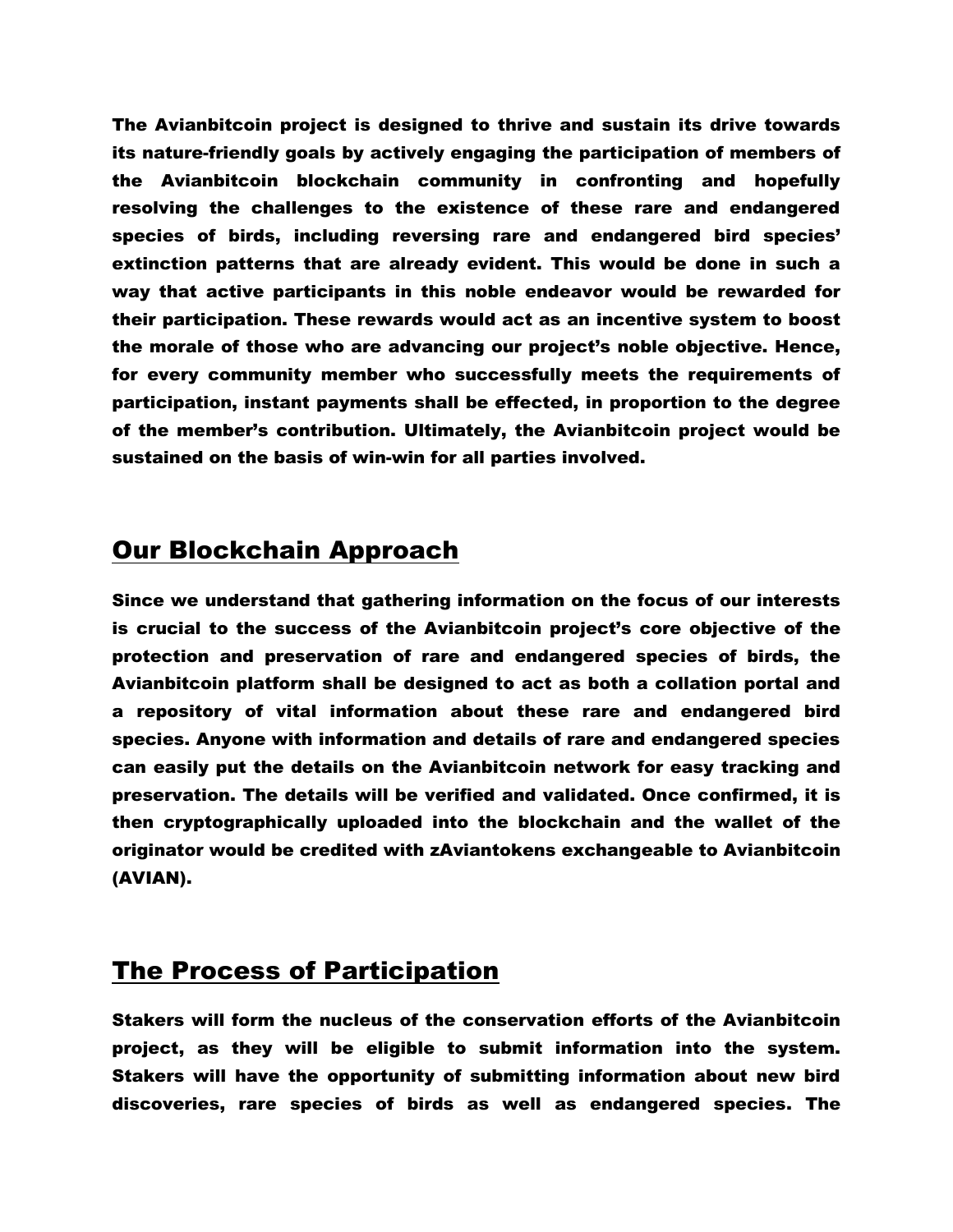information to be submitted into the system shall include but not limited to: pictures, population, coordinates and location, the normal and scientific names of the birds observed or discovered, migration routes, etc. The contributor would then be rewarded, after the validation and verification of the submitted information and data.

Rewards would be given per specie. To avoid confusion that might be caused should more than one person submit information on the same specie, the system will automatically credit the reward to the first contributor.

After the submission of the necessary information on the website, the submitted information would go through a process of careful verification and validation, before being cryptographically uploaded to the blockchain.

### Why We Stand Out

The Avianbitcoin project has stepped out into a path that is not commonly travelled in the Blockchain industry, namely wildlife conservation, with special focus on newly discovered, rare and endangered bird species. By so doing, the Avianbitcoin project is filling a void. We are championing the protection of special creatures whose imminent extinction could deprive us of an important part of what makes nature colourful and interesting. From within the vast, growing Blockchain industry global communitywe emerge to help create awareness about the disturbing trend of imminent extinction of rare species of birds and helping to rally people to the cause of checkmating this unfortunate pattern in our ecosystem.

The Avianbitcoin Projectproject will also be playing roles that are complimentary to sectors such as the tourism industry, animal conservation interests, the nature arts as well as other vested interests.

## Our Dream Ecological Future

With the Avianbitcoin project, we seek to create awareness about the impending disruptions to the ecological balance in nature as well as